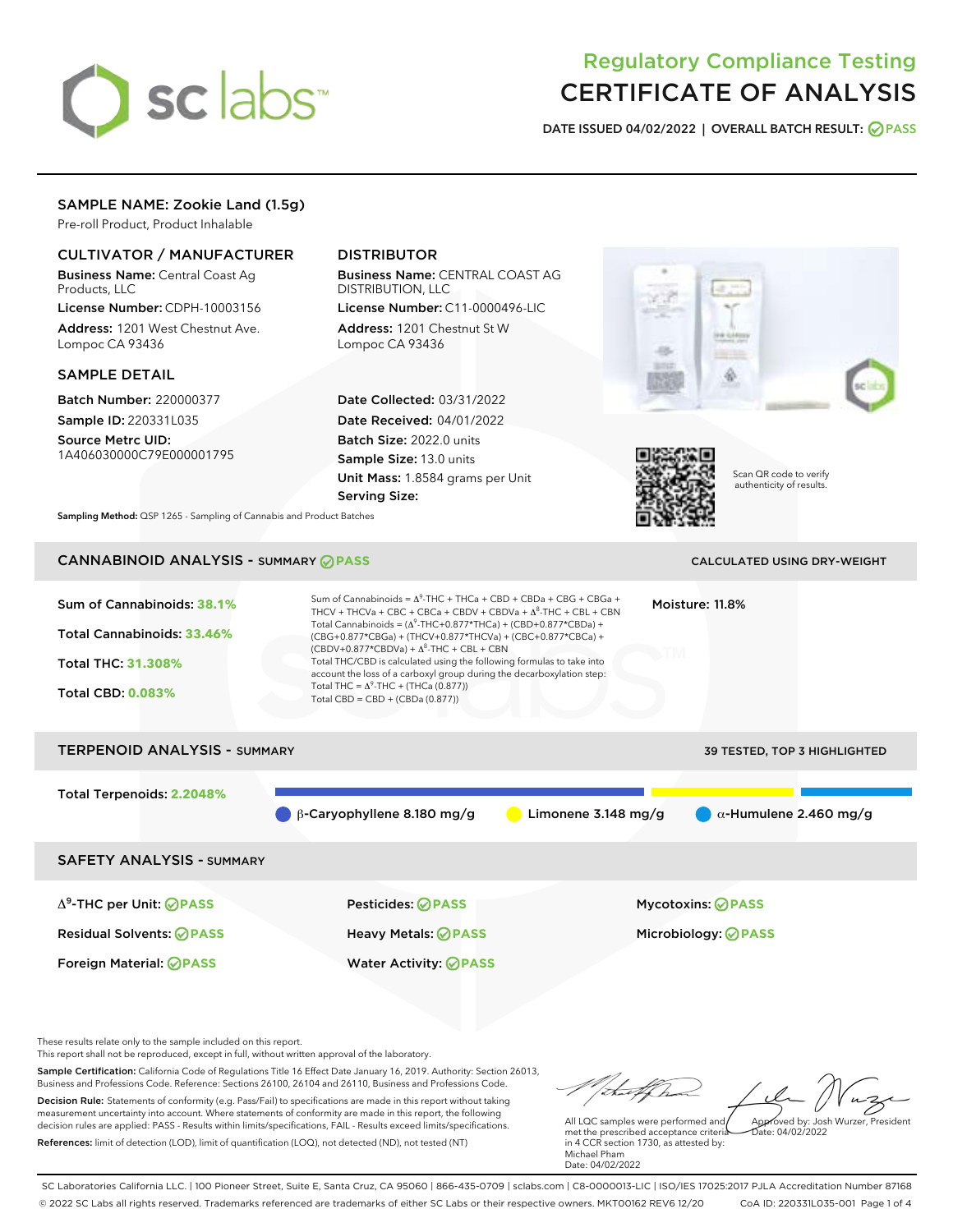



ZOOKIE LAND (1.5G) | DATE ISSUED 04/02/2022 | OVERALL BATCH RESULT: **⊘** PASS

#### CANNABINOID TEST RESULTS - 04/02/2022 2 PASS

Tested by high-performance liquid chromatography with diode-array detection (HPLC-DAD). Calculated using Dry-Weight. **Method:** QSP 1157 - Analysis of Cannabinoids by HPLC-DAD

#### TOTAL CANNABINOIDS: **33.46%**

Total Cannabinoids (Total THC) + (Total CBD) + (Total CBG) + (Total THCV) + (Total CBC) +  $(Total$  CBDV) +  $\Delta$ <sup>8</sup>-THC + CBL + CBN

TOTAL THC: **31.308%** Total THC (Δ<sup>9</sup> -THC+0.877\*THCa)

TOTAL CBD: **0.083%** Total CBD (CBD+0.877\*CBDa)

TOTAL CBG: 1.39% Total CBG (CBG+0.877\*CBGa)

TOTAL THCV: 0.132% Total THCV (THCV+0.877\*THCVa)

TOTAL CBC: 0.552% Total CBC (CBC+0.877\*CBCa)

TOTAL CBDV: ND Total CBDV (CBDV+0.877\*CBDVa)

| <b>COMPOUND</b>  | LOD/LOO<br>(mg/g)          | <b>MEASUREMENT</b><br><b>UNCERTAINTY</b><br>(mg/g) | <b>RESULT</b><br>(mg/g) | <b>RESULT</b><br>(%) |
|------------------|----------------------------|----------------------------------------------------|-------------------------|----------------------|
| <b>THCa</b>      | 0.05 / 0.14                | ±7.059                                             | 352.96                  | 35.296               |
| <b>CBGa</b>      | 0.1 / 0.2                  | ±0.64                                              | 15.8                    | 1.58                 |
| <b>CBCa</b>      | 0.07 / 0.28                | ±0.240                                             | 6.29                    | 0.629                |
| $\Delta^9$ -THC  | 0.06 / 0.26                | ±0.095                                             | 3.53                    | 0.353                |
| <b>THCVa</b>     | 0.07/0.20                  | ±0.056                                             | 1.51                    | 0.151                |
| <b>CBDa</b>      | 0.02/0.19                  | ±0.022                                             | 0.95                    | 0.095                |
| $\Lambda^8$ -THC | 0.1 / 0.4                  | N/A                                                | <b>ND</b>               | <b>ND</b>            |
| <b>THCV</b>      | 0.1/0.2                    | N/A                                                | <b>ND</b>               | <b>ND</b>            |
| <b>CBD</b>       | 0.07/0.29                  | N/A                                                | <b>ND</b>               | <b>ND</b>            |
| <b>CBDV</b>      | 0.04 / 0.15                | N/A                                                | <b>ND</b>               | <b>ND</b>            |
| <b>CBDVa</b>     | 0.03/0.53                  | N/A                                                | <b>ND</b>               | <b>ND</b>            |
| <b>CBG</b>       | 0.06/0.19                  | N/A                                                | <b>ND</b>               | <b>ND</b>            |
| <b>CBL</b>       | 0.06 / 0.24                | N/A                                                | <b>ND</b>               | <b>ND</b>            |
| <b>CBN</b>       | 0.1/0.3                    | N/A                                                | <b>ND</b>               | <b>ND</b>            |
| <b>CBC</b>       | 0.2 / 0.5                  | N/A                                                | <b>ND</b>               | <b>ND</b>            |
|                  | <b>SUM OF CANNABINOIDS</b> |                                                    | 381.0 mg/g              | 38.1%                |

#### **UNIT MASS: 1.8584 grams per Unit**

| $\Delta^9$ -THC per Unit               | 1100 per-package limit | $6.56$ mg/unit  | <b>PASS</b> |
|----------------------------------------|------------------------|-----------------|-------------|
| <b>Total THC per Unit</b>              |                        | 581.83 mg/unit  |             |
| <b>CBD per Unit</b>                    |                        | <b>ND</b>       |             |
| <b>Total CBD per Unit</b>              |                        | $1.54$ mg/unit  |             |
| <b>Sum of Cannabinoids</b><br>per Unit |                        | 708.1 mg/unit   |             |
| <b>Total Cannabinoids</b><br>per Unit  |                        | $621.9$ mg/unit |             |

#### **MOISTURE TEST RESULT**

11.8% Tested 04/01/2022 Method: QSP 1224 - Loss on Drying (Moisture)

| <b>TERPENOID TEST RESULTS - 04/02/2022</b> |
|--------------------------------------------|
|--------------------------------------------|

Terpene analysis utilizing gas chromatography-flame ionization detection (GC-FID). **Method:** QSP 1192 - Analysis of Terpenoids by GC-FID

| <b>COMPOUND</b>         | LOD/LOQ<br>(mg/g) | <b>MEASUREMENT</b><br><b>UNCERTAINTY</b><br>(mq/q) | <b>RESULT</b><br>(mg/g)                         | <b>RESULT</b><br>(%) |
|-------------------------|-------------------|----------------------------------------------------|-------------------------------------------------|----------------------|
| β-Caryophyllene         | 0.004 / 0.012     | ±0.2266                                            | 8.180                                           | 0.8180               |
| Limonene                | 0.005 / 0.016     | ±0.0349                                            | 3.148                                           | 0.3148               |
| $\alpha$ -Humulene      | 0.009/0.029       | ±0.0615                                            | 2.460                                           | 0.2460               |
| <b>Myrcene</b>          | 0.008 / 0.025     | ±0.0199                                            | 1.989                                           | 0.1989               |
| Linalool                | 0.009 / 0.032     | ±0.0536                                            | 1.812                                           | 0.1812               |
| Fenchol                 | 0.010 / 0.034     | ±0.0198                                            | 0.658                                           | 0.0658               |
| trans-ß-Farnesene       | 0.008 / 0.025     | ±0.0174                                            | 0.630                                           | 0.0630               |
| $\alpha$ -Bisabolol     | 0.008 / 0.026     | ±0.0229                                            | 0.551                                           | 0.0551               |
| Valencene               | 0.009 / 0.030     | ±0.0276                                            | 0.514                                           | 0.0514               |
| <b>Terpineol</b>        | 0.009 / 0.031     | ±0.0245                                            | 0.512                                           | 0.0512               |
| $\beta$ -Pinene         | 0.004 / 0.014     | ±0.0034                                            | 0.381                                           | 0.0381               |
| <b>Terpinolene</b>      | 0.008 / 0.026     | ±0.0040                                            | 0.254                                           | 0.0254               |
| Caryophyllene<br>Oxide  | 0.010 / 0.033     | ±0.0072                                            | 0.202                                           | 0.0202               |
| Borneol                 | 0.005 / 0.016     | ±0.0052                                            | 0.159                                           | 0.0159               |
| $\alpha$ -Pinene        | 0.005 / 0.017     | ±0.0009                                            | 0.136                                           | 0.0136               |
| Nerolidol               | 0.006 / 0.019     | ±0.0051                                            | 0.105                                           | 0.0105               |
| Geraniol                | 0.002 / 0.007     | ±0.0026                                            | 0.077                                           | 0.0077               |
| Fenchone                | 0.009 / 0.028     | ±0.0014                                            | 0.061                                           | 0.0061               |
| Camphene                | 0.005 / 0.015     | ±0.0004                                            | 0.045                                           | 0.0045               |
| Guaiol                  | 0.009 / 0.030     | ±0.0017                                            | 0.045                                           | 0.0045               |
| β-Ocimene               | 0.006 / 0.020     | ±0.0011                                            | 0.044                                           | 0.0044               |
| Citronellol             | 0.003 / 0.010     | ±0.0016                                            | 0.042                                           | 0.0042               |
| Eucalyptol              | 0.006 / 0.018     | ±0.0005                                            | 0.024                                           | 0.0024               |
| $\gamma$ -Terpinene     | 0.006 / 0.018     | ±0.0003                                            | 0.019                                           | 0.0019               |
| Sabinene Hydrate        | 0.006 / 0.022     | N/A                                                | <loq< th=""><th><loq< th=""></loq<></th></loq<> | <loq< th=""></loq<>  |
| Nerol                   | 0.003 / 0.011     | N/A                                                | <loq< th=""><th><loq< th=""></loq<></th></loq<> | <loq< th=""></loq<>  |
| Sabinene                | 0.004 / 0.014     | N/A                                                | <b>ND</b>                                       | <b>ND</b>            |
| $\alpha$ -Phellandrene  | 0.006 / 0.020     | N/A                                                | <b>ND</b>                                       | <b>ND</b>            |
| $\Delta^3$ -Carene      | 0.005 / 0.018     | N/A                                                | <b>ND</b>                                       | ND                   |
| $\alpha$ -Terpinene     | 0.005 / 0.017     | N/A                                                | <b>ND</b>                                       | ND                   |
| p-Cymene                | 0.005 / 0.016     | N/A                                                | <b>ND</b>                                       | <b>ND</b>            |
| Isopulegol              | 0.005 / 0.016     | N/A                                                | ND                                              | ND                   |
| Camphor                 | 0.006 / 0.019     | N/A                                                | <b>ND</b>                                       | <b>ND</b>            |
| Isoborneol              | 0.004 / 0.012     | N/A                                                | <b>ND</b>                                       | <b>ND</b>            |
| Menthol                 | 0.008 / 0.025     | N/A                                                | <b>ND</b>                                       | ND                   |
| Pulegone                | 0.003 / 0.011     | N/A                                                | <b>ND</b>                                       | ND                   |
| <b>Geranyl Acetate</b>  | 0.004 / 0.014     | N/A                                                | <b>ND</b>                                       | <b>ND</b>            |
| $\alpha$ -Cedrene       | 0.005 / 0.016     | N/A                                                | ND                                              | ND                   |
| Cedrol                  | 0.008 / 0.027     | N/A                                                | <b>ND</b>                                       | <b>ND</b>            |
| <b>TOTAL TERPENOIDS</b> |                   |                                                    | 22.048 mg/g                                     | 2.2048%              |

SC Laboratories California LLC. | 100 Pioneer Street, Suite E, Santa Cruz, CA 95060 | 866-435-0709 | sclabs.com | C8-0000013-LIC | ISO/IES 17025:2017 PJLA Accreditation Number 87168 © 2022 SC Labs all rights reserved. Trademarks referenced are trademarks of either SC Labs or their respective owners. MKT00162 REV6 12/20 CoA ID: 220331L035-001 Page 2 of 4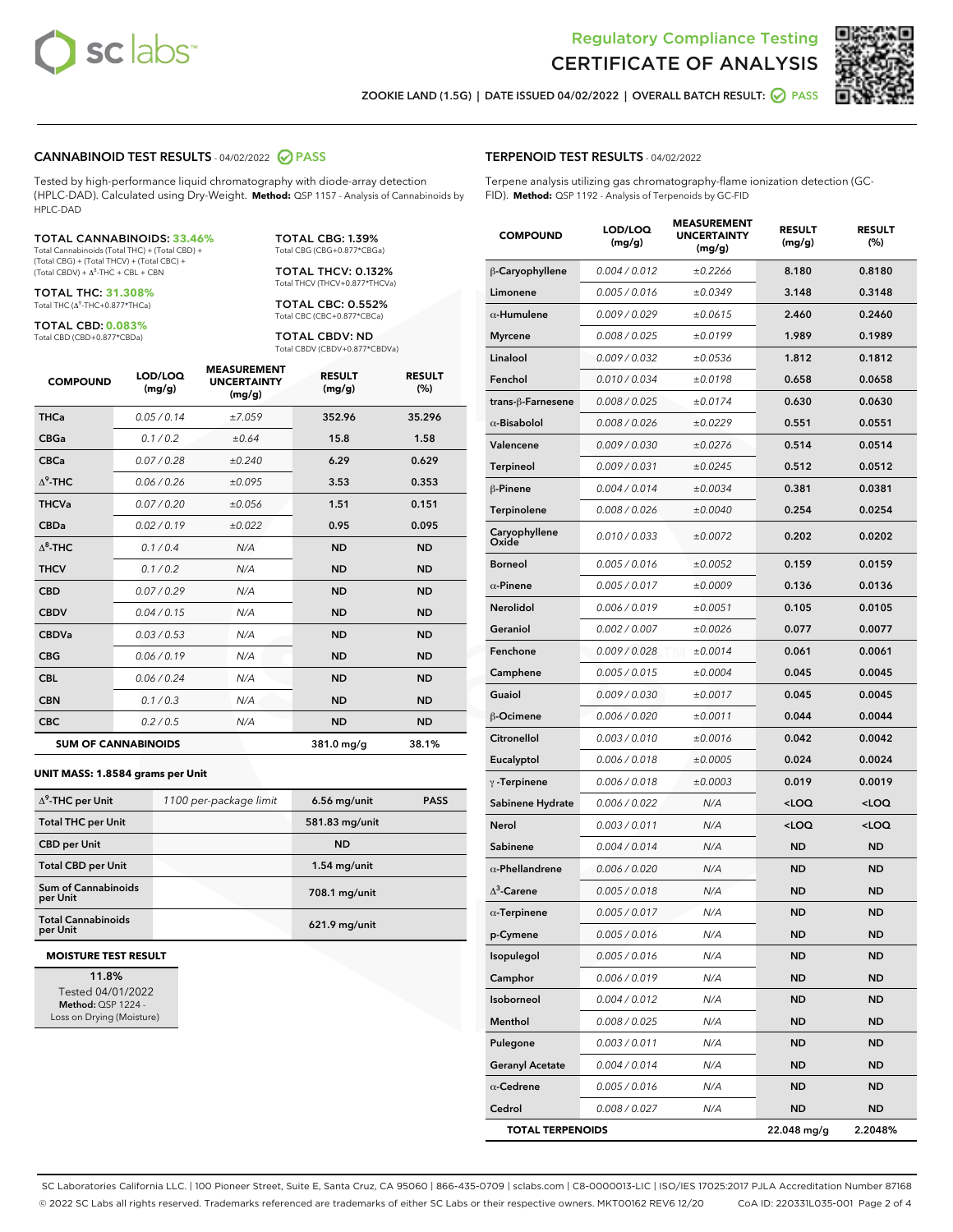



ZOOKIE LAND (1.5G) | DATE ISSUED 04/02/2022 | OVERALL BATCH RESULT: @ PASS

# CATEGORY 1 PESTICIDE TEST RESULTS - 04/02/2022 2 PASS

Pesticide and plant growth regulator analysis utilizing high-performance liquid chromatography-mass spectrometry (HPLC-MS) or gas chromatography-mass spectrometry (GC-MS). \*GC-MS utilized where indicated. **Method:** QSP 1212 - Analysis of Pesticides and Mycotoxins by LC-MS or QSP 1213 - Analysis of Pesticides by GC-MS

| 0.03 / 0.08<br>Aldicarb<br>$\ge$ LOD<br>N/A<br><b>ND</b><br>Carbofuran<br>0.02/0.05<br>$>$ LOD<br>N/A<br><b>ND</b> | <b>PASS</b><br><b>PASS</b> |
|--------------------------------------------------------------------------------------------------------------------|----------------------------|
|                                                                                                                    |                            |
|                                                                                                                    |                            |
| Chlordane*<br>0.03 / 0.08<br>N/A<br><b>ND</b><br>$\ge$ LOD                                                         | <b>PASS</b>                |
| 0.03/0.10<br><b>ND</b><br>Chlorfenapyr*<br>$\ge$ LOD<br>N/A                                                        | <b>PASS</b>                |
| 0.02/0.06<br>N/A<br><b>ND</b><br>Chlorpyrifos<br>$\ge$ LOD                                                         | <b>PASS</b>                |
| Coumaphos<br>0.02 / 0.07<br>$\geq$ LOD<br>N/A<br><b>ND</b>                                                         | <b>PASS</b>                |
| Daminozide<br>0.02 / 0.07<br>$>$ LOD<br>N/A<br><b>ND</b>                                                           | <b>PASS</b>                |
| <b>Dichlorvos</b><br>0.03 / 0.09<br>N/A<br>$\ge$ LOD<br><b>ND</b><br>(DDVP)                                        | <b>PASS</b>                |
| Dimethoate<br>0.03/0.08<br>N/A<br><b>ND</b><br>$>$ LOD                                                             | <b>PASS</b>                |
| 0.03/0.10<br><b>ND</b><br>Ethoprophos<br>$>$ LOD<br>N/A                                                            | <b>PASS</b>                |
| 0.02 / 0.06<br>N/A<br><b>ND</b><br>Etofenprox<br>$\ge$ LOD                                                         | <b>PASS</b>                |
| 0.03 / 0.08<br>N/A<br><b>ND</b><br>Fenoxycarb<br>$\ge$ LOD                                                         | <b>PASS</b>                |
| 0.03 / 0.08<br>$\ge$ LOD<br>N/A<br><b>ND</b><br>Fipronil                                                           | <b>PASS</b>                |
| Imazalil<br>0.02 / 0.06<br>$>$ LOD<br>N/A<br><b>ND</b>                                                             | <b>PASS</b>                |
| <b>Methiocarb</b><br>0.02 / 0.07<br>$\ge$ LOD<br>N/A<br><b>ND</b>                                                  | <b>PASS</b>                |
| N/A<br><b>ND</b><br>Parathion-methyl<br>0.03/0.10<br>$\ge$ LOD                                                     | <b>PASS</b>                |
| 0.03/0.09<br>$\ge$ LOD<br>N/A<br><b>ND</b><br><b>Mevinphos</b>                                                     | <b>PASS</b>                |
| Paclobutrazol<br>0.02 / 0.05<br>$\ge$ LOD<br>N/A<br><b>ND</b>                                                      | <b>PASS</b>                |
| 0.03/0.09<br>$>$ LOD<br>N/A<br><b>ND</b><br>Propoxur                                                               | <b>PASS</b>                |
| 0.03 / 0.08<br>N/A<br><b>ND</b><br>Spiroxamine<br>$\ge$ LOD                                                        | <b>PASS</b>                |
| <b>ND</b><br>Thiacloprid<br>0.03/0.10<br>$>$ LOD<br>N/A                                                            | <b>PASS</b>                |

# CATEGORY 2 PESTICIDE TEST RESULTS - 04/02/2022 @ PASS

| <b>COMPOUND</b>          | LOD/LOQ<br>$(\mu g/g)$ | <b>ACTION</b><br><b>LIMIT</b><br>$(\mu g/g)$ | <b>MEASUREMENT</b><br><b>UNCERTAINTY</b><br>$(\mu g/g)$ | <b>RESULT</b><br>$(\mu g/g)$ | <b>RESULT</b> |
|--------------------------|------------------------|----------------------------------------------|---------------------------------------------------------|------------------------------|---------------|
| Abamectin                | 0.03/0.10              | 0.1                                          | N/A                                                     | <b>ND</b>                    | <b>PASS</b>   |
| Acephate                 | 0.02/0.07              | 0.1                                          | N/A                                                     | <b>ND</b>                    | <b>PASS</b>   |
| Acequinocyl              | 0.02/0.07              | 0.1                                          | N/A                                                     | <b>ND</b>                    | <b>PASS</b>   |
| Acetamiprid              | 0.02/0.05              | 0.1                                          | N/A                                                     | <b>ND</b>                    | <b>PASS</b>   |
| Azoxystrobin             | 0.02 / 0.07            | 0.1                                          | N/A                                                     | <b>ND</b>                    | <b>PASS</b>   |
| <b>Bifenazate</b>        | 0.01/0.04              | 0.1                                          | N/A                                                     | <b>ND</b>                    | <b>PASS</b>   |
| <b>Bifenthrin</b>        | 0.02 / 0.05            | 3                                            | N/A                                                     | <b>ND</b>                    | <b>PASS</b>   |
| <b>Boscalid</b>          | 0.03/0.09              | 0.1                                          | N/A                                                     | <b>ND</b>                    | <b>PASS</b>   |
| Captan                   | 0.19/0.57              | 0.7                                          | N/A                                                     | <b>ND</b>                    | <b>PASS</b>   |
| Carbaryl                 | 0.02/0.06              | 0.5                                          | N/A                                                     | <b>ND</b>                    | <b>PASS</b>   |
| Chlorantranilip-<br>role | 0.04/0.12              | 10                                           | N/A                                                     | <b>ND</b>                    | <b>PASS</b>   |
| Clofentezine             | 0.03/0.09              | 0.1                                          | N/A                                                     | <b>ND</b>                    | <b>PASS</b>   |

## CATEGORY 2 PESTICIDE TEST RESULTS - 04/02/2022 continued

| <b>COMPOUND</b>               | LOD/LOQ<br>(µg/g) | <b>ACTION</b><br><b>LIMIT</b><br>(µg/g) | <b>MEASUREMENT</b><br><b>UNCERTAINTY</b><br>(µg/g) | <b>RESULT</b><br>(µg/g) | <b>RESULT</b> |
|-------------------------------|-------------------|-----------------------------------------|----------------------------------------------------|-------------------------|---------------|
| Cyfluthrin                    | 0.12 / 0.38       | $\overline{c}$                          | N/A                                                | <b>ND</b>               | <b>PASS</b>   |
| Cypermethrin                  | 0.11 / 0.32       | $\mathcal{I}$                           | N/A                                                | <b>ND</b>               | <b>PASS</b>   |
| <b>Diazinon</b>               | 0.02 / 0.05       | 0.1                                     | N/A                                                | <b>ND</b>               | <b>PASS</b>   |
| Dimethomorph                  | 0.03 / 0.09       | 2                                       | N/A                                                | <b>ND</b>               | <b>PASS</b>   |
| Etoxazole                     | 0.02 / 0.06       | 0.1                                     | N/A                                                | <b>ND</b>               | <b>PASS</b>   |
| Fenhexamid                    | 0.03 / 0.09       | 0.1                                     | N/A                                                | <b>ND</b>               | <b>PASS</b>   |
| Fenpyroximate                 | 0.02 / 0.06       | 0.1                                     | N/A                                                | <b>ND</b>               | <b>PASS</b>   |
| Flonicamid                    | 0.03 / 0.10       | 0.1                                     | N/A                                                | <b>ND</b>               | <b>PASS</b>   |
| Fludioxonil                   | 0.03 / 0.10       | 0.1                                     | N/A                                                | <b>ND</b>               | <b>PASS</b>   |
| Hexythiazox                   | 0.02 / 0.07       | 0.1                                     | N/A                                                | <b>ND</b>               | <b>PASS</b>   |
| Imidacloprid                  | 0.04 / 0.11       | 5                                       | N/A                                                | <b>ND</b>               | <b>PASS</b>   |
| Kresoxim-methyl               | 0.02 / 0.07       | 0.1                                     | N/A                                                | <b>ND</b>               | <b>PASS</b>   |
| <b>Malathion</b>              | 0.03 / 0.09       | 0.5                                     | N/A                                                | <b>ND</b>               | <b>PASS</b>   |
| Metalaxyl                     | 0.02 / 0.07       | $\overline{c}$                          | N/A                                                | <b>ND</b>               | <b>PASS</b>   |
| Methomyl                      | 0.03 / 0.10       | 1                                       | N/A                                                | <b>ND</b>               | <b>PASS</b>   |
| Myclobutanil                  | 0.03 / 0.09       | 0.1                                     | N/A                                                | <b>ND</b>               | <b>PASS</b>   |
| Naled                         | 0.02 / 0.07       | 0.1                                     | N/A                                                | <b>ND</b>               | <b>PASS</b>   |
| Oxamyl                        | 0.04 / 0.11       | 0.5                                     | N/A                                                | <b>ND</b>               | <b>PASS</b>   |
| Pentachloronitro-<br>benzene* | 0.03/0.09         | 0.1                                     | N/A                                                | <b>ND</b>               | <b>PASS</b>   |
| Permethrin                    | 0.04 / 0.12       | 0.5                                     | N/A                                                | <b>ND</b>               | <b>PASS</b>   |
| Phosmet                       | 0.03 / 0.10       | 0.1                                     | N/A                                                | <b>ND</b>               | <b>PASS</b>   |
| Piperonyl<br><b>Butoxide</b>  | 0.02 / 0.07       | 3                                       | N/A                                                | <b>ND</b>               | <b>PASS</b>   |
| Prallethrin                   | 0.03 / 0.08       | 0.1                                     | N/A                                                | <b>ND</b>               | <b>PASS</b>   |
| Propiconazole                 | 0.02 / 0.07       | 0.1                                     | N/A                                                | <b>ND</b>               | <b>PASS</b>   |
| Pyrethrins                    | 0.04 / 0.12       | 0.5                                     | N/A                                                | <b>ND</b>               | <b>PASS</b>   |
| Pyridaben                     | 0.02 / 0.07       | 0.1                                     | N/A                                                | <b>ND</b>               | <b>PASS</b>   |
| Spinetoram                    | 0.02 / 0.07       | 0.1                                     | N/A                                                | <b>ND</b>               | <b>PASS</b>   |
| Spinosad                      | 0.02 / 0.07       | 0.1                                     | N/A                                                | <b>ND</b>               | <b>PASS</b>   |
| Spiromesifen                  | 0.02 / 0.05       | 0.1                                     | N/A                                                | <b>ND</b>               | <b>PASS</b>   |
| Spirotetramat                 | 0.02 / 0.06       | 0.1                                     | N/A                                                | <b>ND</b>               | <b>PASS</b>   |
| Tebuconazole                  | 0.02 / 0.07       | 0.1                                     | N/A                                                | <b>ND</b>               | <b>PASS</b>   |
| Thiamethoxam                  | 0.03 / 0.10       | 5                                       | N/A                                                | <b>ND</b>               | <b>PASS</b>   |
| Trifloxystrobin               | 0.03 / 0.08       | 0.1                                     | N/A                                                | <b>ND</b>               | <b>PASS</b>   |

SC Laboratories California LLC. | 100 Pioneer Street, Suite E, Santa Cruz, CA 95060 | 866-435-0709 | sclabs.com | C8-0000013-LIC | ISO/IES 17025:2017 PJLA Accreditation Number 87168 © 2022 SC Labs all rights reserved. Trademarks referenced are trademarks of either SC Labs or their respective owners. MKT00162 REV6 12/20 CoA ID: 220331L035-001 Page 3 of 4